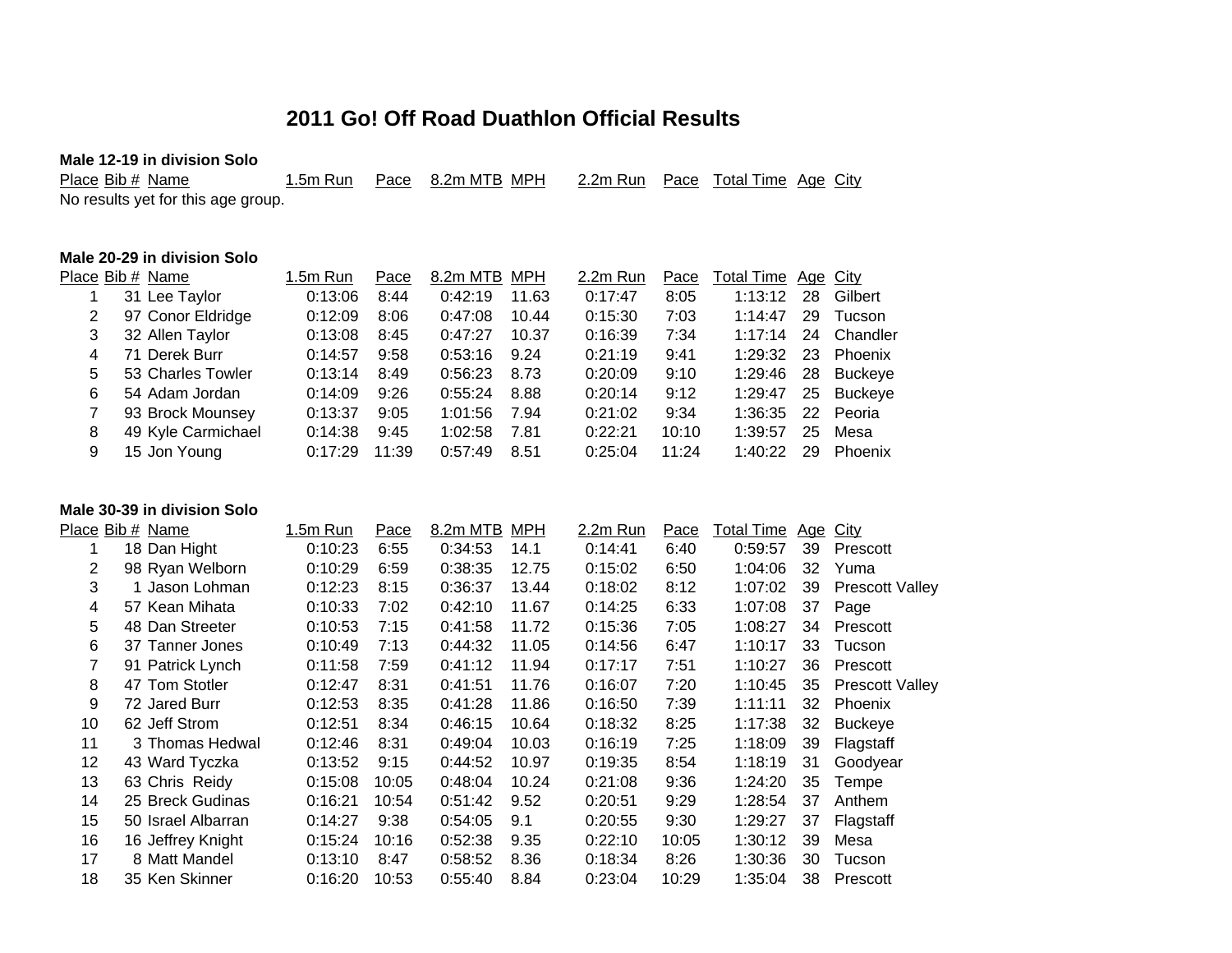### **Male 40-49 in division Solo**

|                 | Place Bib # Name    | $1.5m$ Run | Pace  | 8.2m MTB | MPH   | 2.2m Run | Pace  | <b>Total Time</b> | Age City |                        |
|-----------------|---------------------|------------|-------|----------|-------|----------|-------|-------------------|----------|------------------------|
|                 | 95 Chris Bray       | 0:09:25    | 6:17  | 0:40:22  | 12.19 | 0:13:08  | 5:58  | 1:02:55           | 42       | Prescott               |
| $\overline{2}$  | 39 David Benjes     | 0:10:36    | 7:04  | 0:37:28  | 13.13 | 0:15:28  | 7:02  | 1:03:32           | 44       | Tucson                 |
| 3               | 90 Eric Nelson      | 0:12:06    | 8:04  | 0:41:56  | 11.73 | 0:20:34  | 9:21  | 1:14:36           | 41       | Prescott               |
| 4               | 73 Bill O'Leary     | 0:12:08    | 8:05  | 0:44:44  | 11    | 0:17:51  | 8:07  | 1:14:43           | 46       | Prescott               |
| 5.              | 89 Manuel Heredia   | 0:12:16    | 8:11  | 0:45:13  | 10.88 | 0:17:17  | 7:51  | 1:14:46           | 41       | Prescott               |
| 6               | 42 Noel Kingston    | 0:12:55    | 8:37  | 0:44:47  | 10.99 | 0:17:18  | 7:52  | 1:15:00           | 45       | Prescott               |
| 7               | 36 Mark Jacoby      | 0:15:20    | 10:13 | 0:48:54  | 10.06 | 0:20:08  | 9:09  | 1:24:22           | 46       | Phoenix                |
| 8               | 60 Joel Medrano     | 0:13:43    | 9:09  | 0:54:49  | 8.98  | 0:21:09  | 9:37  | 1:29:41           | 42       | <b>Buckeye</b>         |
| 9               | 28 John Donovan     | 0:15:00    | 10:00 | 0:53:07  | 9.26  | 0:26:42  | 12:08 | 1:34:49           | 41       | Scottsdale             |
| 10              | 41 Dan Munsell      | 0:14:50    | 9:53  | 0:55:03  | 8.94  | 0:27:55  | 12:41 | 1:37:48           | 49       | <b>Prescott Valley</b> |
| 11              | 58 Gregory Peterson | 0:17:17    | 11:31 | 1:01:04  | 8.06  | 0:25:53  | 11:46 | 1:44:14           | 41       | <b>Buckeye</b>         |
| 12 <sup>2</sup> | 99 Ron Barrett      | 0:17:20    | 11:33 | 1:05:19  | 7.53  | 0:28:54  | 13:08 | 1:51:33           | 44       | <b>Buckeye</b>         |
|                 |                     |            |       |          |       |          |       |                   |          |                        |

#### **Male 50 and Over in division Solo**

|   | Place Bib # Name      | 1.5m Run | Pace | 8.2m MTB MPH |       | 2.2m Run |       | Pace Total Time Age City |    |          |
|---|-----------------------|----------|------|--------------|-------|----------|-------|--------------------------|----|----------|
|   | 96 Steve Becker       | 0:13:04  | 8:43 | 0:39:08      | 12.57 | 0:17:31  | 7:58  | 1:09:43                  | 61 | Prescott |
|   | 66 Dennis Freeman     | 0:14:02  | 9:21 | 0:43:24      | 11.34 | 0:18:42  | 8:30  | 1:16:08                  | 62 | Phoenix  |
|   | 38 James Jones        | 0:12:50  | 8:33 | 0:45:49      | 10.74 | 0:17:48  | 8:05  | 1.16.27                  | 57 | Prescott |
|   | 40 Marc White         | 0:13:34  | 9:03 | 0:49:18      | 9.98  | 0:20:57  | 9:31  | 1:23:49                  | 50 | Chandler |
| 5 | 88 Robert Coombs      | 0:14:35  | 9:43 | 0:49:53      | 9.86  | 0:22:16  | 10:07 | 1:26:44                  | 55 | Prescott |
| 6 | 59 Larry Phillips Sr. | 0:14:48  | 9:52 | 1:08:03      | 7.23  | 0:23:37  | 10:44 | 1.46.28                  | 61 | Waddell  |

### **Female 12-19 in division Solo**

| Place Bib # Name                   |  | 1.5m Run Pace 8.2m MTB MPH | 2.2m Run Pace Total Time Age City |  |  |
|------------------------------------|--|----------------------------|-----------------------------------|--|--|
| No results yet for this age group. |  |                            |                                   |  |  |

### **Female 20-29 in division Solo**

| Place Bib # Name |  | 1.5m Run Pace 8.2m MTB MPH 2.2m Run Pace Total Time Age City |  |  |  |
|------------------|--|--------------------------------------------------------------|--|--|--|
|                  |  |                                                              |  |  |  |

| <b>Female 30-39 in division Solo</b> |                            |              |                 |       |                                   |                            |
|--------------------------------------|----------------------------|--------------|-----------------|-------|-----------------------------------|----------------------------|
| Place Bib # Name                     | 1.5m Run Pace 8.2m MTB MPH |              |                 |       | 2.2m Run Pace Total Time Age City |                            |
| 1 133 Theresa Hannibal               | 0:16:00 10:40              | 0:57:05 8.62 | 0:20:59         | 9:32  |                                   | 1:34:04 30 Prescott Valley |
| 2 52 Chelsea Carpenter               |                            |              | 0:22:47         | 10:21 |                                   | 1:35:22 39 Phoenix         |
| 3 24 Jessica Gudinas                 | 0:15:47 10:31              | 1:00:48 8.09 | $0:22:28$ 10:13 |       | 1:39:03 30 Anthem                 |                            |